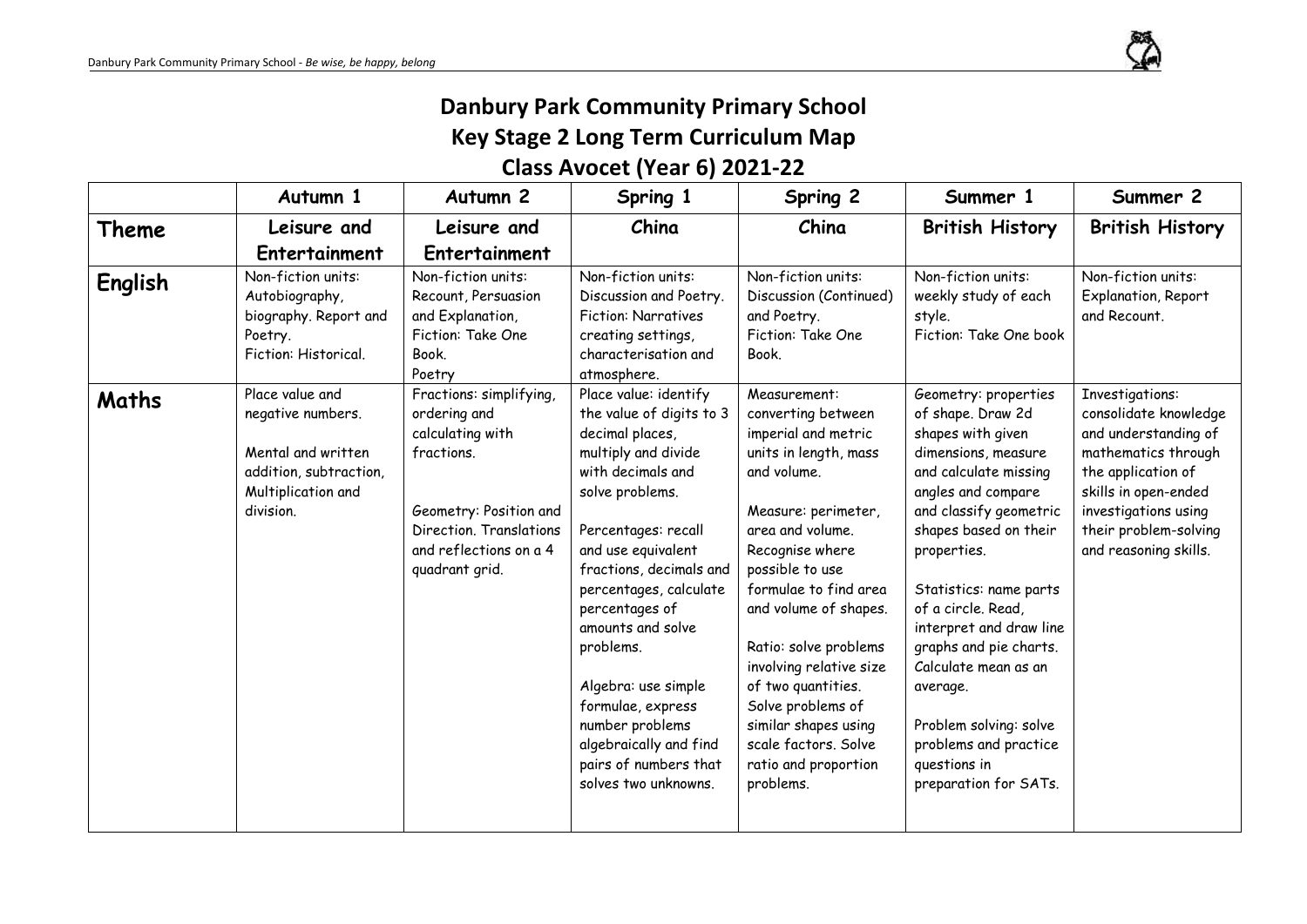

| <b>Science</b> | <b>Working Scientifically</b> | Animals, Including                        | <b>Working Scientifically</b> | Light                  | <b>Working Scientifically</b> | <b>Health Education</b>  |
|----------------|-------------------------------|-------------------------------------------|-------------------------------|------------------------|-------------------------------|--------------------------|
|                | To plan different             | <b>Humans</b>                             | To plan different             | To recognise how light | To plan different             | To learn about the       |
|                | types of scientific           | To identify and name                      | types of scientific           | travels and how this   | types of scientific           | development of           |
|                | enquiries to answer           | the main parts of the                     | enquiries to answer           | affects the type of    | enquiries to answer           | puberty, conception      |
|                | questions, including          | human circulatory                         | questions, including          | shadow created.        | questions, including          | and relationships.       |
|                | recognising and               | system, and describe                      | recognising and               |                        | recognising and               |                          |
|                | controlling variables         | their role.                               | controlling variables         |                        | controlling variables         |                          |
|                | where necessary.              | To recognise the                          | where necessary.              |                        | where necessary.              |                          |
|                |                               | impact of diet,                           |                               |                        |                               |                          |
|                |                               | exercise, drugs and                       | Evolution and                 |                        | Electricity                   |                          |
|                | All Living Things and         | lifestyle on the way                      | <b>Inheritance</b>            |                        | To investigate electric       |                          |
|                | their Habitats                | their bodies function.                    | To recognise that             |                        | circuits building upon        |                          |
|                | Working scientifically        | To describe the ways                      | things have changed           |                        | their previous                |                          |
|                | to describe how living        | in which nutrients and                    | over time and that            |                        | knowledge. The                |                          |
|                | things are classified         | water are transported                     | fossils provide               |                        | children will                 |                          |
|                | into broad groups             | within animals,                           | information.                  |                        | investigate different         |                          |
|                | according to common           | including humans.                         |                               |                        | circuits recording            |                          |
|                | observable                    |                                           |                               |                        | their findings using          |                          |
|                | characteristics.              |                                           |                               |                        | recognised symbols.           |                          |
| Computing      | Programming                   | Programming                               | <b>Information</b>            | <b>Information</b>     | <b>Information</b>            | <b>Logicial Thinking</b> |
|                | To use sequence,              | To design, write and                      | Technology                    | Technology             | Technology                    |                          |
|                | selection and                 | debug programs that                       | To select, use and            | To design and create a | To collect, analyse,          | To understand            |
|                | repetition in programs;       | accomplish specific                       | combine a variety of          | range of programs,     | evaluate and present          | computer networks        |
|                | work with variables.          | goals.                                    | software (including           | systems and content    | data and information          | including the internet.  |
|                | To work with various          | To control or simulate                    | internet services) on a       | that accomplish given  |                               | To understand how        |
|                | forms of input and            | physical environments.                    | range of digital              | goals.                 |                               | networks can provide     |
|                | output.                       | To solve problems by                      | devices.                      |                        | e-Safety                      | multiple services, such  |
|                | <b>Logical Thinking</b>       | decomposing them into                     |                               | e- Safety              | To be discerning in           | as the world wide web.   |
|                | To use logical                | smaller parts.                            | e-Safety                      | To understand the      | evaluating digital            |                          |
|                | reasoning to explain          |                                           | To know a range of            | opportunities networks | content.                      |                          |
|                | how some simple               | Searching                                 | ways to report                | offer for              |                               |                          |
|                | algorithms work.              | To use search                             | concerns and                  | communication and      |                               |                          |
|                |                               | technologies                              | inappropriate                 | collaboration          |                               |                          |
|                | e-Safety                      |                                           |                               |                        |                               |                          |
|                | To recognise                  | effectively.                              | behaviour.                    |                        |                               |                          |
|                | acceptable/unacceptab         | To appreciate how                         |                               |                        |                               |                          |
|                | le behaviour.                 | search results are<br>selected and ranked |                               |                        |                               |                          |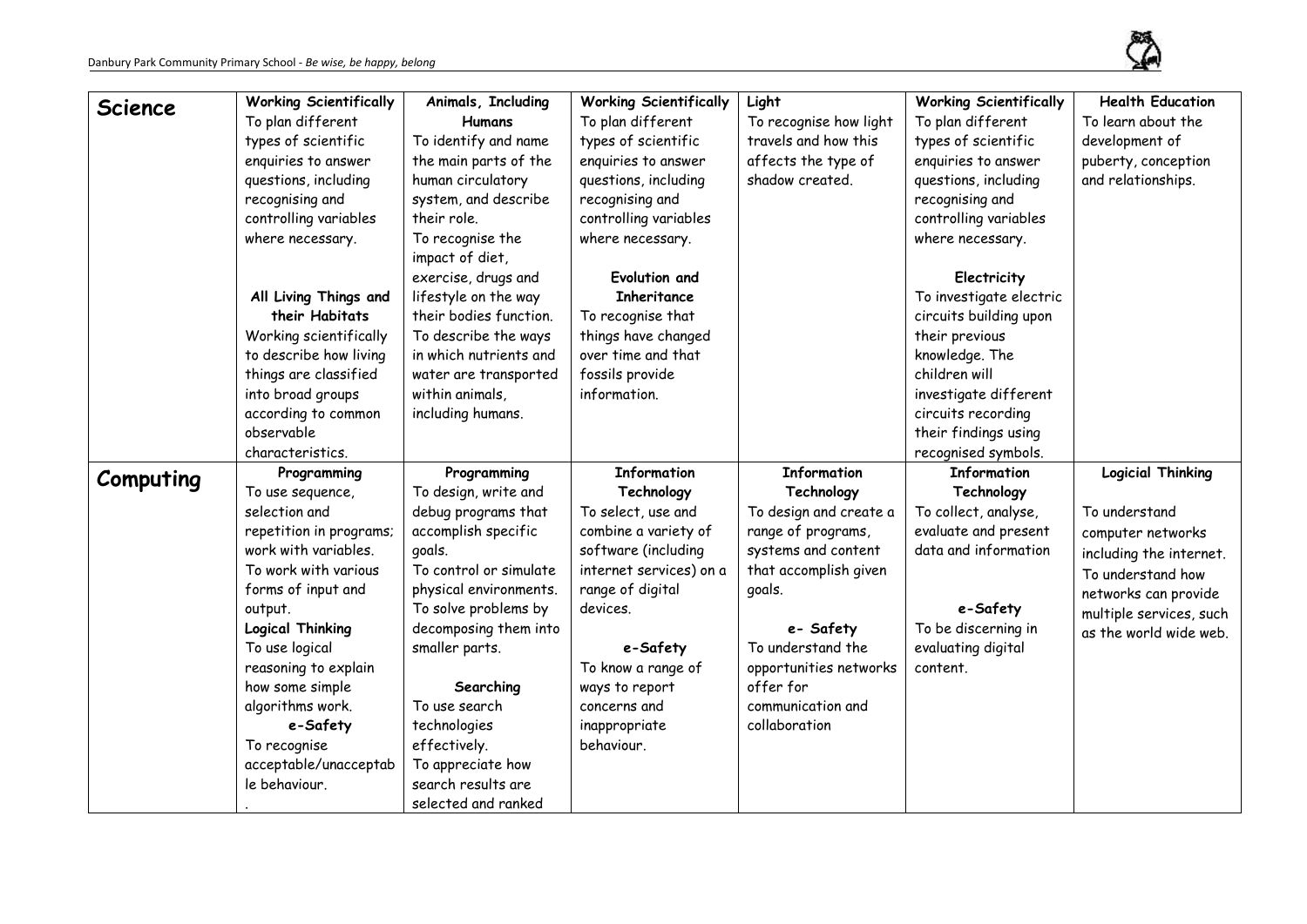

|                | Leisure and             | Leisure and             | China                  |                         | <b>Y6</b> activities   | <b>Y6</b> activities      |
|----------------|-------------------------|-------------------------|------------------------|-------------------------|------------------------|---------------------------|
| <b>History</b> | Entertainment           | Entertainment           | A world study that     | To explain some causes  | To understand national | To understand and         |
|                | A study of British      | To identify a number    | identifies some of the | and consequences of     | and international      | show mastery of           |
|                | history beyond 1066.    | of changes and links    | ideas, beliefs,        | the main events,        | events and show        | specialist vocabulary     |
|                |                         | both within and across  | attitudes and          | situations and changes. | mastery of these       | e.g. invasion,            |
|                | To give some causes     | the different times     | experiences of men,    |                         | skills.                | settlement, monarch,      |
|                | and consequences of     | they have studied and   | women and children of  |                         | To identify changes    | trade.                    |
|                | the main events in the  | explain the reasons     | China.                 |                         | and links both within  | To begin to produce       |
|                | periods they have       | for them.               | To show how the times  |                         | and across the         | structured writing,       |
|                | studied.                | To produce structured   | studied have been      |                         | different times they   | making appropriate use    |
|                | To describe some of     | work using dates and    | represented and        |                         | have studied and       | of dates and correctly    |
|                | the main ideas,         | historical vocabulary.  | interpreted in         |                         | explain the reasons    | using sophisticated       |
|                | beliefs, attitudes and  | To understand           | different ways and     |                         | for them.              | historical vocabulary     |
|                | experiences of men,     | chronology, sequence,   | reason for this.       |                         |                        | e.g empire, civilization, |
|                | women and children      | local, national and     |                        |                         |                        | parliament and            |
|                | both in Britain and the |                         |                        |                         |                        | peasantry.                |
|                | wider world.            | international events    |                        |                         |                        |                           |
|                | To produce structured   | and use appropriate     |                        |                         |                        |                           |
|                | work using dates and    | terms related to the    |                        |                         |                        |                           |
|                | historical vocabulary.  | passing of time.        |                        |                         |                        |                           |
|                |                         |                         |                        |                         |                        |                           |
|                |                         |                         |                        |                         |                        |                           |
| Geography      | <b>Wonderful Earth</b>  |                         | Where in the World?    |                         | To use fieldwork to    | York/day trips?           |
|                | To identify the         | To use maps, atlases,   | To describe and        |                         | observe, measure and   | To name and locate        |
|                | position and            | globes and              | understand key         | To compare a region in  | record the human and   | the key topographical     |
|                | significance of         | digital/computer        | aspects of types of    | UK with a region in N.  | physical features in   | features including        |
|                | latitude and longitude, | mapping (Google Earth)  | settlement and land    | or S. America with      | the local area using a | coast, features of        |
|                | Equator, Northern       | to locate countries and | use including          | significant differences | range of methods,      | erosion, hills,           |
|                | Hemisphere, Southern    | describe features       | mountains, climate     | and similarities. To    | including sketch maps, | mountains and rivers.     |
|                | Hemisphere, the         | studied.                | zones, biomes,         | understand some of      | plans and graphs, and  | To understand how         |
|                | Tropics of Cancer and   | To describe and         | vegetation belts and   | the reasons for         | digital technologies.  | these features have       |
|                | Capricorn, Arctic and   | understand volcanoes    | rivers and water       | similarities and        |                        | changed over time.        |
|                | Antarctic Circle        | and earthquakes,        | cycles.                | differences.            |                        | To understand how         |
|                | On a world map locate   | including plate         | To expand map skills   | This unit will also     |                        | geographical regions      |
|                | the main countries in   | tectonics and the ring  | to include non-UK      | relate to the topic     |                        | have changed over         |
|                | Africa, Asia and        | of fire.                | countries.             | work on China.          |                        | time.                     |
|                | Australasia/Oceania.    |                         |                        |                         |                        |                           |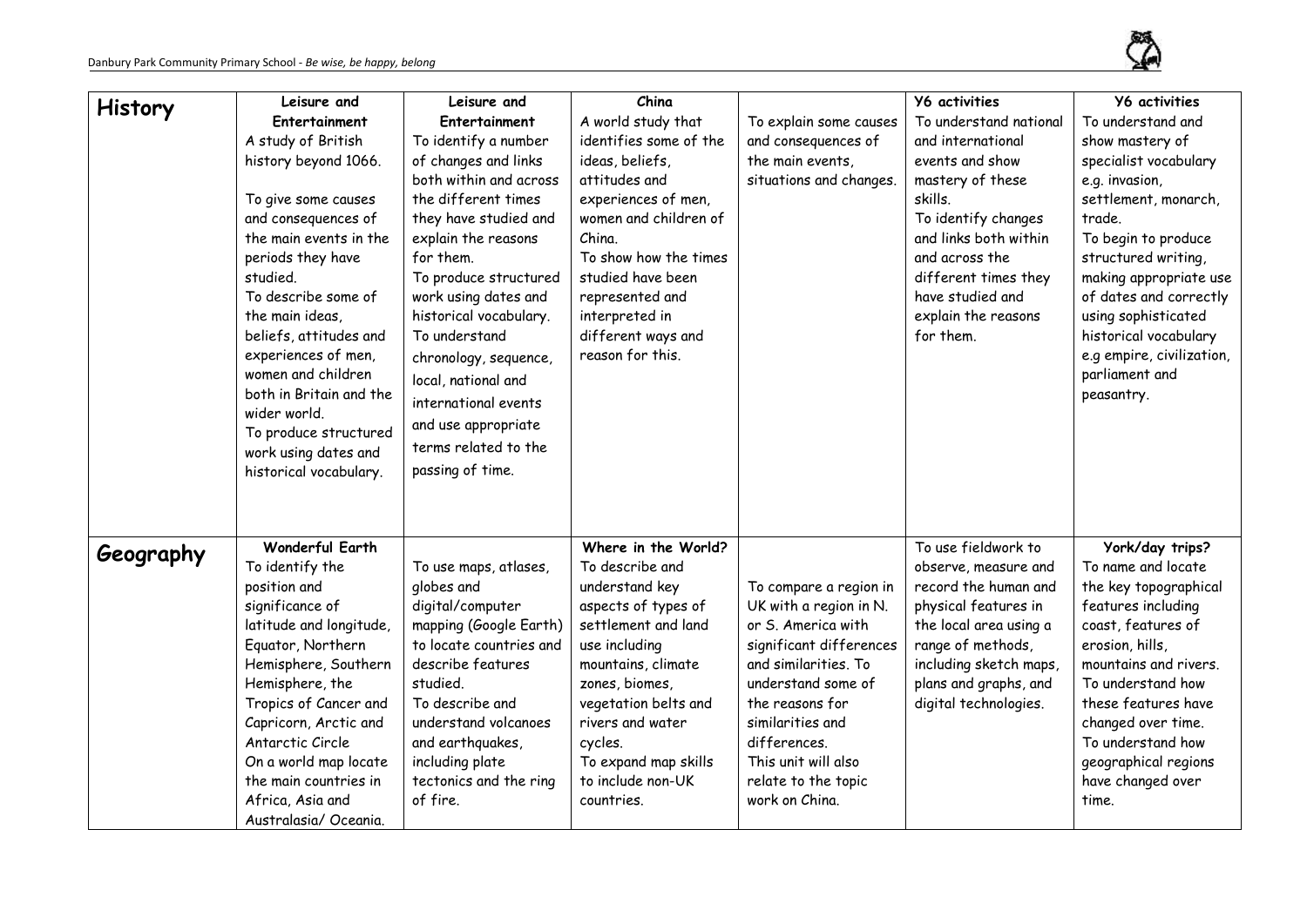

|            | Identify their main     |                          | To extend to 6 figure   |                         |                         |                         |
|------------|-------------------------|--------------------------|-------------------------|-------------------------|-------------------------|-------------------------|
|            | environmental regions,  |                          | grid references with    |                         |                         |                         |
|            | key physical and human  |                          | teaching of latitude    |                         |                         |                         |
|            | characteristics, and    |                          | and longitude in depth. |                         |                         |                         |
|            | major cities.           |                          |                         |                         |                         |                         |
|            | Map of Europe           |                          |                         |                         |                         |                         |
| Art &      | Painting                | Drawing                  | Printing                | 3D and Sculpture        | Collage                 | Painting                |
|            | Experiment with wet     | Use different            | To create printing      | Develop skills in using | To create a collage by  | To use simple           |
| Design     | media to make           | techniques for           | blocks by simplifying   | clay including slips.   | adding to a painted,    | perspective using a     |
|            | different marks, lines, | different purposes i.e.  | an initial sketch book  | (Terracotta soldiers)   | printed or drawn        | single focal point and  |
|            | patterns, textures and  | shading, hatching        | idea.                   |                         | background.             | horizon.                |
|            | shapes.                 | within their own work.   | To create a print using | Painting                | To use different        | To develop an           |
|            |                         | Start to develop their   | a relief or impressed   | Develop a painting      | techniques, colours     | awareness of            |
|            | Develop painting from   | own style using tonal    | method.                 | from different media    | and textures etc. when  | composition, scale      |
|            | a drawing using         | contrast and mixed       | To create prints with   | and create imaginative  | designing and making    | and proportion in their |
|            | different media and     | media.                   | overlays.               | work from a variety of  | pieces of work.         | paintings e.g.          |
|            | materials and mixing    |                          | To work into prints     | sources.                | <b>Textiles</b>         | foreground,             |
|            | appropriate colours.    |                          | with a range of media   |                         | To use different        | middle ground and       |
|            |                         | 3D and Sculpture         | e.g. pens, colour pens  |                         | grades of threads and   | background.             |
|            | Work from a variety     | Develop skills in using  | and paints.             |                         | needles increasing the  |                         |
|            | of sources including    | clay including coils and |                         |                         | stitch and accuracy     |                         |
|            | observation,            | slips. (Pots and         |                         |                         | and style of stitch.    |                         |
|            | photographs and         | poppies)                 |                         |                         |                         |                         |
|            | digital images.         |                          |                         |                         |                         |                         |
|            |                         |                          |                         |                         |                         |                         |
|            | <b>Board Games</b>      | Enterprise Day           | Whose Face?             | Chinese New Year        | <b>Fairground Rides</b> | Cake making             |
| Design     | To design, make and     | To prepare food          | To design and create a  | To prepare food         | To create 3D models     | To prepare food         |
| Technology | evaluate a board game   | products taking into     | mask using a variety of | products taking into    | and sculptures based    | products taking into    |
|            | using a variety of      | account the properties   | tools, materials,       | account the properties  | upon fairground rides   | account the properties  |
|            | tools, materials,       | of ingredients.          | equipment, components   | of ingredients.         | observed during the     | of ingredients.         |
|            | equipment, components   | To select and prepare    | and processes with      | To select and prepare   | visit to York. These    | To select and prepare   |
|            | and processes with      | foods for a particular   | precision.              | foods for a particular  | will be shaped, formed, | foods for a particular  |
|            | precision.              | purpose.                 | To add finishing        | purpose.                | modelled and            | purpose.                |
|            |                         | To work safely and       | touches to the masks    | To work safely and      | constructed with        | To work safely and      |
|            |                         | hygienically.            | to ensure it is fit for | hygienically.           | greater accuracy.       | hygienically.           |
|            |                         |                          | the purpose intended.   |                         |                         |                         |
|            |                         |                          |                         |                         |                         |                         |
|            |                         |                          |                         |                         |                         |                         |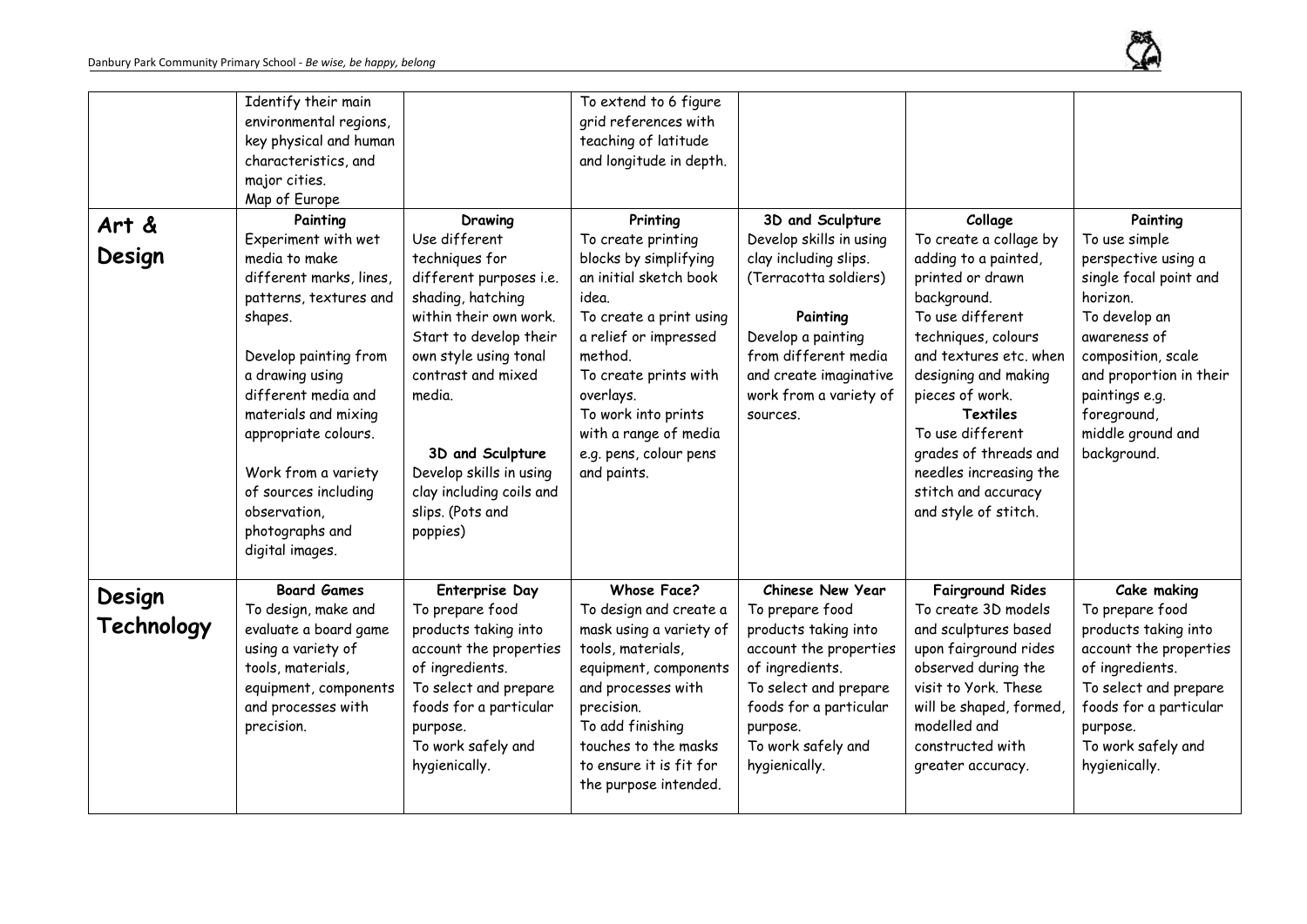

| <b>Music</b> | Composition, notation,<br>keyboard skills,<br>singing<br>Revise rhythmic and<br>melodic notation<br>Harry Potter<br>character composition,<br>demonstrating<br>knowledge of the<br>elements of music.<br>Composer of the<br>Month | Complete Harry Potter<br>composition<br>Learning our songs for<br>the Christmas<br>production.<br>Composer of the<br>Month                                                                                                                                            | Listening and<br>appraising, rhythm,<br>composition, singing<br>Pentatonic melodies<br>and drum patterns in<br>Chinese traditional<br>music.<br>Compare Chinese and<br>Western instruments<br>Composer of the<br>Month                                                                                                                             | Individual composition<br>of a melody and group<br>composition of dragon<br>drum music.<br>Learning songs for<br>KS2 Spring<br>celebration.<br>Composer of the<br>Month                                                                                                                        | Listening and<br>appraising, composer<br>study, composition<br>Changes in style from<br>the 50s to the present<br>day. Form and<br>components of a pop<br>song and singer-<br>songwriter study.<br>Composer of the<br>Month            | Writing lyrics and<br>creating a song<br>inspired by our time at<br>Danbury Park.<br>Composer of the<br>Month                                                                                                                                           |
|--------------|-----------------------------------------------------------------------------------------------------------------------------------------------------------------------------------------------------------------------------------|-----------------------------------------------------------------------------------------------------------------------------------------------------------------------------------------------------------------------------------------------------------------------|----------------------------------------------------------------------------------------------------------------------------------------------------------------------------------------------------------------------------------------------------------------------------------------------------------------------------------------------------|------------------------------------------------------------------------------------------------------------------------------------------------------------------------------------------------------------------------------------------------------------------------------------------------|----------------------------------------------------------------------------------------------------------------------------------------------------------------------------------------------------------------------------------------|---------------------------------------------------------------------------------------------------------------------------------------------------------------------------------------------------------------------------------------------------------|
| PE           | Dance: Let's Twist<br>Again!<br>To use twisting and<br>turning techniques to<br>explore, improvise and<br>combine movement<br>ideas fluently and<br>effectively to create a<br>own dance.                                         | Gymnastics: Let's<br><b>Twist Again!</b><br>To manipulate the<br>body in different<br>directions.<br>To work co-operatively<br>with a partner to<br>design a sequence<br>which shows variation<br>in shape, speed and<br>direction and evaluate<br>its effectiveness. | <b>Gymnastics: Holes</b><br>and Gaps<br>To travel over and<br>under shapes made by<br>a partner with or<br>without contact.<br>extend skills to travel<br>over a moving base.<br>To work co-operatively<br>with a partner to<br>design a sequence<br>which shows variation<br>in shape, speeds and<br>direction and evaluate<br>its effectiveness. | <b>Badminton</b><br>To hit the shuttle over<br>the net so that it<br>lands in the opponent's<br>court before it can be<br>returned.<br>To develop the skills<br>of hitting the shuttle<br>quickly, slowly, high,<br>flat or low. To use<br>degrees of force to<br>achieve controlled<br>shots. | Tennis<br>To develop skills to<br>send the ball over the<br>net to a target area<br>which their opponent<br>is defending.<br>To understand the<br>basic common<br>principles of tennis<br>and develop skills to<br>play a simple game. | <b>Athletics</b><br>To develop skills of<br>movement.<br>To select and apply<br>these skills, tactics<br>and compositional<br>ideas.<br>To increase knowledge<br>and understanding of<br>fitness and health. To<br>evaluate and improve<br>performance. |
|              | Outdoor:<br>Tag rugby skills                                                                                                                                                                                                      | Outdoor:<br>Football skills                                                                                                                                                                                                                                           | Outdoor:<br>Hockey skills                                                                                                                                                                                                                                                                                                                          | Outdoor:<br>Netball skills                                                                                                                                                                                                                                                                     | Outdoor:<br>Cricket                                                                                                                                                                                                                    | Outdoor:<br>Rounders skills                                                                                                                                                                                                                             |
| <b>RE</b>    | The Five Pillars of<br><b>Islam</b><br>To understand the five<br>pillars and their<br>significance and<br>importance to                                                                                                           | Christianity - The<br>importance of Jesus<br>The Christmas Story<br>To understand the<br>Christmas story and<br>its impact on the world                                                                                                                               | Sikhism<br>The 5Ks<br>Harmandir<br>Initiation - baptism                                                                                                                                                                                                                                                                                            | Christianity<br>The variety within<br>Christianity<br>Role of the Church of<br>England<br>Christianity: Holy                                                                                                                                                                                   | Buddhism - The<br>Buddhist Way of Life<br>The Middle Way<br>The Noble Eightfold<br>Path<br>Enlightenment and                                                                                                                           | Humanism<br>The meaning of<br>humanism<br>Key humanist beliefs<br>and ideas:                                                                                                                                                                            |
|              |                                                                                                                                                                                                                                   | both then and today.                                                                                                                                                                                                                                                  |                                                                                                                                                                                                                                                                                                                                                    | Week                                                                                                                                                                                                                                                                                           | Nirvana/Nibbana                                                                                                                                                                                                                        |                                                                                                                                                                                                                                                         |